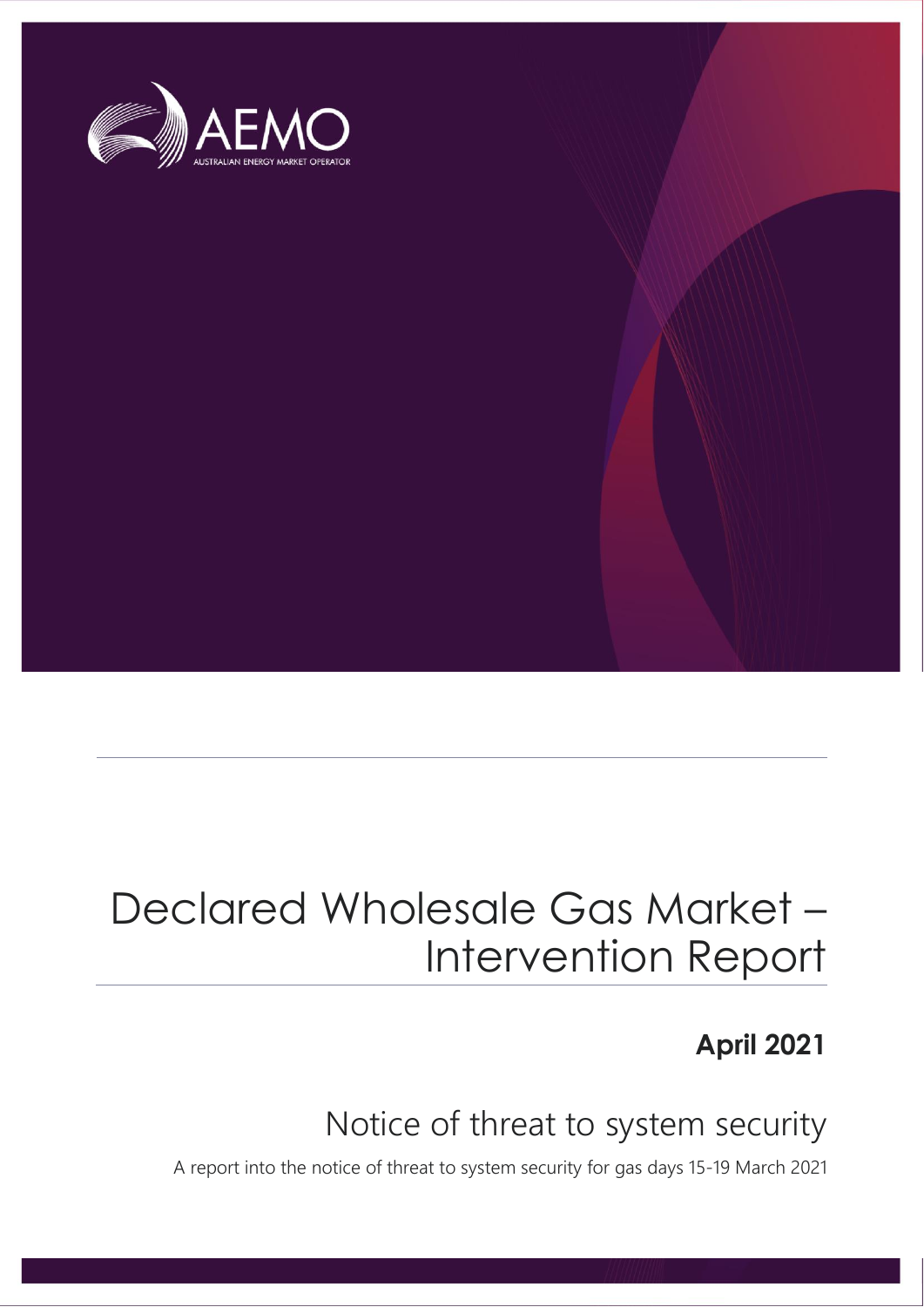## IMPORTANT NOTICE

### **Purpose**

AEMO has prepared this report pursuant to rule 351 of the National Gas Rules, using information available as at 30 March 2021, unless otherwise specified.

#### **Disclaimer**

AEMO has made every effort to ensure the quality of the information in this report but cannot guarantee its accuracy or completeness. Any views expressed in this report are those of AEMO unless otherwise stated, and may be based on information given to AEMO by other persons.

Accordingly, to the maximum extent permitted by law, AEMO and its officers, employees and consultants involved in the preparation of this report:

- make no representation or warranty, express or implied, as to the currency, accuracy, reliability or completeness of the information in this report; and
- are not liable (whether by reason of negligence or otherwise) for any statements or representations in this report, or any omissions from it, or for any use or reliance on the information in it.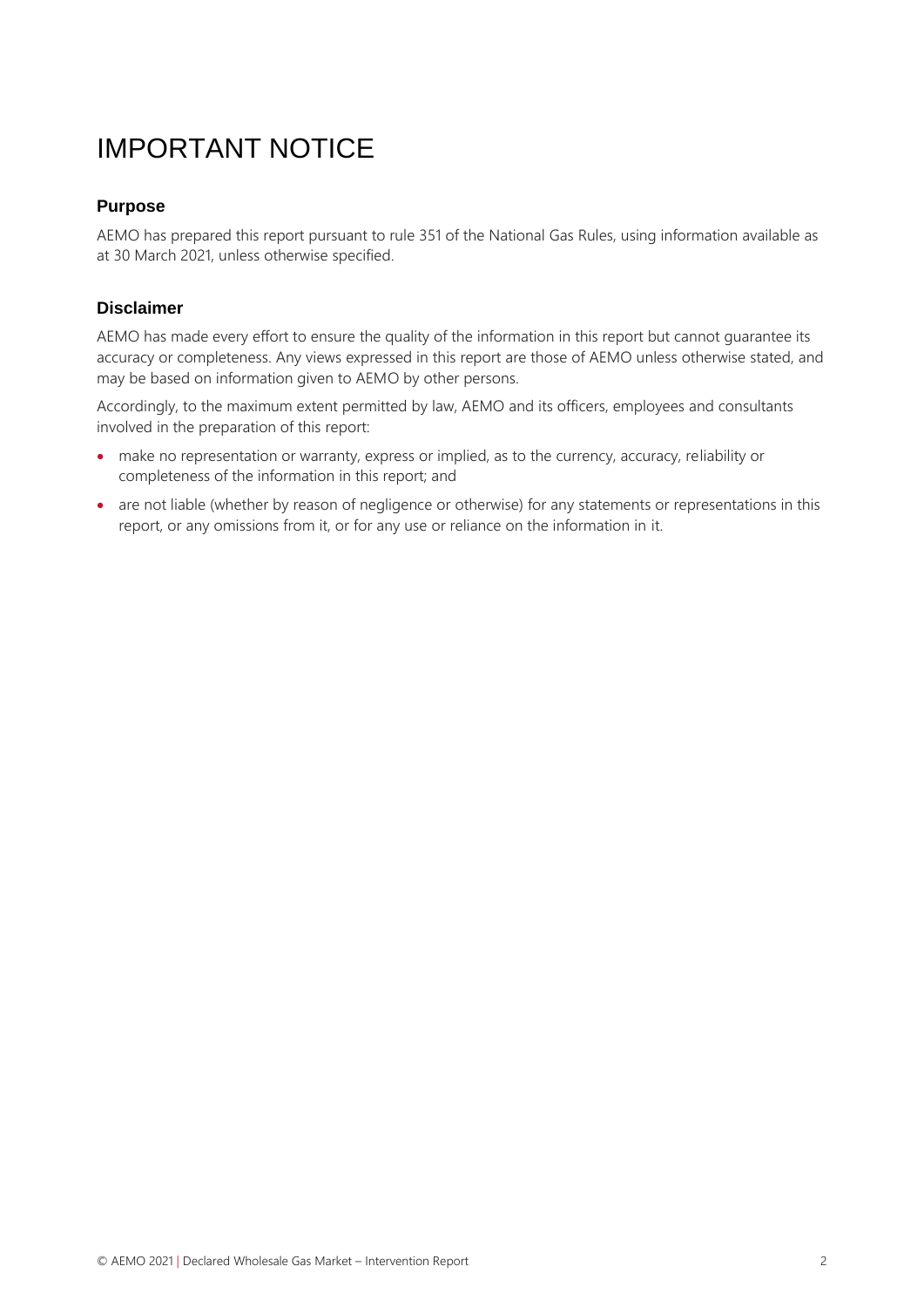### **Contents**

| 1.  | Introduction                              | 4 |
|-----|-------------------------------------------|---|
| 2.  | <b>Event Summary</b>                      | 4 |
| 3.  | <b>Assessment of event</b>                | 5 |
| 3.1 | Adequacy of Part 19 of the NGR            | 5 |
|     | 3.1.1 Maintenance Approval                | 5 |
|     | 3.1.2 Notice of threat to system security | 6 |
|     | 3.1.3 Intervention Report Timing          | 6 |
| 3.2 | Appropriateness of actions taken by AEMO  | 6 |
| 3.3 | Costs of intervention                     | 6 |
| 4.  | Conclusion                                | 7 |
| A1. | Chronology                                | 8 |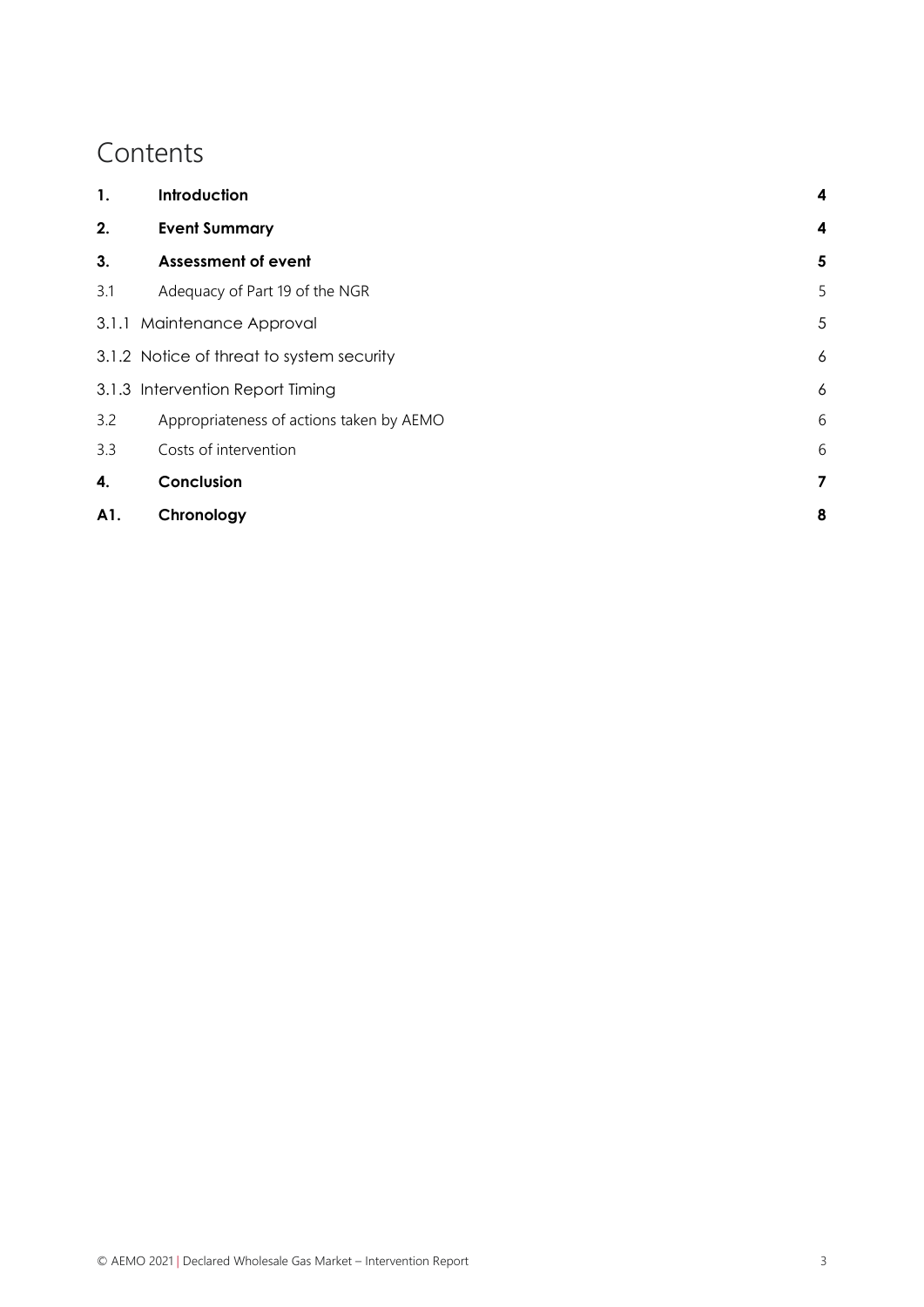# <span id="page-3-0"></span>**1. Introduction**

On Friday 12 March 2021, AEMO notified the market of a threat to system security in the Victorian Declared Wholesale Gas Market (DWGM) for gas days 15-19 March 2021, due to a planned outage of the Brooklyn Compressor Station (BCS). To ensure sufficient supply to the Western Transmission System and the Geelong Withdrawal Zone and to meet Gas-fired Power Generation (GPG), a combination of linepack in the South West Pipeline (SWP) and net physical injections from Iona Close Proximity Point (CPP) is required during an outage at BCS,.

If pressures within the DWGM were forecast to fall below minimum operating limits, AEMO would schedule out-of-merit-order injections to maintain system security. During this event, no out-of-merit-order injections were required and there was no impact on the market.

Rule 351 of the National Gas Rules (NGR) requires that AEMO investigate and prepare a report following an event which is or may be a threat to system security. Rule 351 also requires that AEMO assess and advise on:

- the adequacy of the provisions of the NGR relevant to the event or events
- the appropriateness of actions taken by AEMO in relation to the event or events
- the costs incurred by AEMO and Registered participants as a consequence of responding to the event or events.

This report is published in accordance with rule 351(2) of the NGR. All times used in this report are AEST.

## <span id="page-3-1"></span>**2. Event Summary**

On gas days 15-19 March 2021, APA Group (APA) undertook planned maintenance work at the BCS which limited the flow of gas on the SWP. On 12 March 2021, AEMO issued a System Wide Notice (SWN) to the market which outlined that APA was undertaking a full outage of the BCS from 6.00 hrs 15 March 2021 to 18.00 hrs 19 March 21, and that constraints could be required at Iona CPP. These constraints would:

- Reduce controllable withdrawals at Iona CPP; and
- If controllable withdrawals had been reduced to zero GJ, and net injections were required, AEMO would increase controllable injections at Iona CPP.

AEMO applied constraints prior to the outage commencing, constraining the Iona CPP withdrawal meters to zero from 22.00 hrs to 6.00 hrs on gas day 14 March 2021. No further constraints were required as result of the BCS outage. On each of the days during the outage the total system demand, including GPG, ranged from 260 TJ to 345 TJ. [Figure 1](#page-4-3) shows that approximately 30 TJ of net Iona CPP daily injections were required each gas day during the outage to meet system demand and because sufficient Iona CPP injections were scheduled no intervention was required.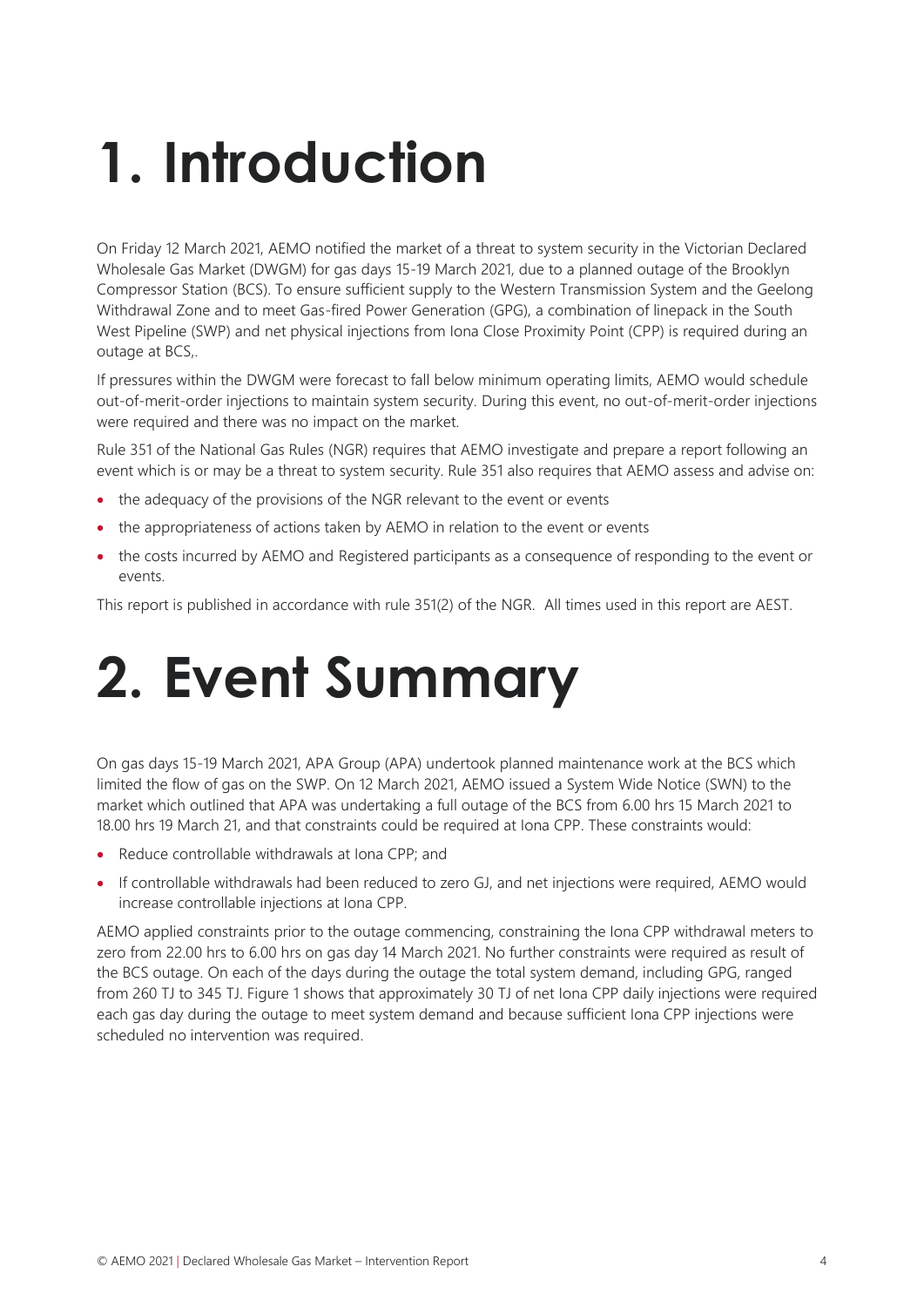

<span id="page-4-3"></span>Figure 1 Minimum Iona CPP daily net injections required to meet system demand on the SWP

At 17.40 hrs on 19 March 2021 AEMO notified the market that the threat to system security had ended, without any intervention.

A chronology of events is included in appendix [A1.](#page-7-0)

## <span id="page-4-0"></span>**3. Assessment of event**

This event was a result of APA planned annual maintenance which shut down the BCS. This could cause a supply and demand imbalance due to insufficient net injections at Iona CPP.

The market was notified of a threat to system security due to a potential supply and demand imbalance and AEMO called for a market response in accordance with NGR 342.

### <span id="page-4-1"></span>3.1 Adequacy of Part 19 of the NGR

In respect to this event, AEMO has assessed the application and adequacy of the NGR, with a primary focus on the following provisions:

- NGR 326 Maintenance Approval
- NGR 341 Notice of threat to system security
- NGR 351 Intervention Reports

### <span id="page-4-2"></span>3.1.1 Maintenance Approval

The NGR 326(1) requires AEMO to coordinate maintenance schedules to ensure that system security is not threatened. AEMO and service providers under NGR 326(4) are required to cooperate when there is proposed maintenance activities to minimise any potential threat to system security.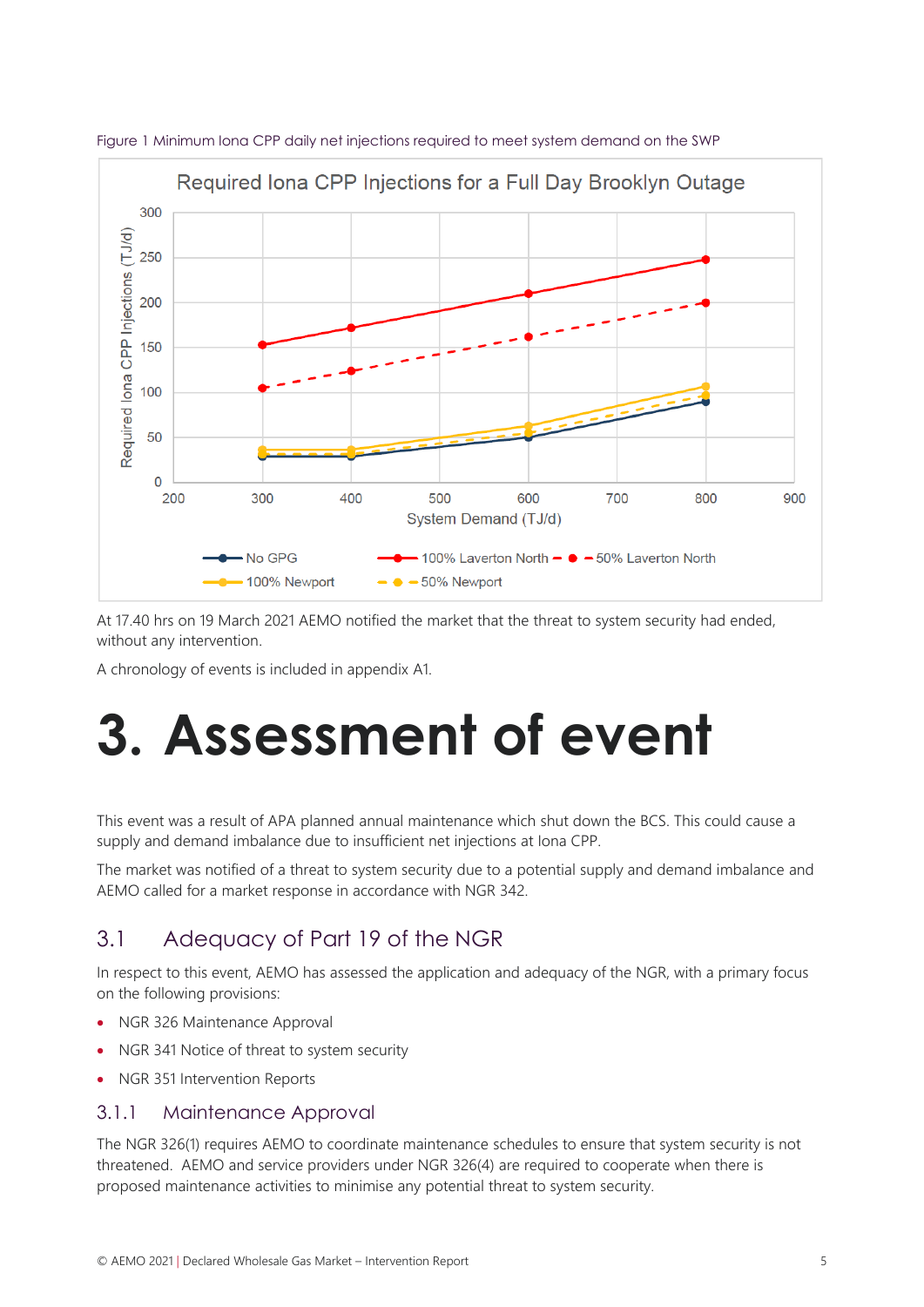For this event, AEMO had approved the planned maintenance for 15-19 March 2021 which is typically a lower demand period in the DWGM. AEMO convened an industry teleconference on 10 March 2021 to ensure participants were aware of the potential impacts of the BCS outage.

### <span id="page-5-0"></span>3.1.2 Notice of threat to system security

NGR 341 requires that if AEMO believes there is a potential threat to system security, it must notify registered participants, without delay, the details of that threat to system security.

AEMO notified the market of the threat to system security at 10.54 hrs on 12 March 2021, and provided subsequent notifications indicating the potential for constraints to be applied at Iona CPP. AEMO also notified the market regarding:

- minimum net injections at Iona CPP had been achieved
- constraints had been applied to Iona CPP
- the return to service of BCS and the end to the threat to system security.

If AEMO reasonably considers that a threat to system security is unlikely to subside without intervention (NGR 343), AEMO must intervene in the market by taking any measures it believes are reasonable and necessary to overcome the threat to system security.

In this event, the issue was maintaining system security for the SWP. Other than constraints leading up to the outage, AEMO did not apply constraints to Iona CPP during the BCS outage.

### <span id="page-5-1"></span>3.1.3 Intervention Report Timing

NGR 351 places an obligation on AEMO to publish a report within 10 business days after a threat to system security event. AEMO has adopted the following approach to reporting on these events, wherever possible:

- Investigate and publish a report based on immediately available data within 10 business days of the relevant event.
- Where not all information necessary to complete the required assessment is available, that report will be flagged as preliminary, with a final report to be published once the additional information is received and analysed.

For the purposes of this report, AEMO believes it has all necessary information and does not intend to publish a subsequent report.

### <span id="page-5-2"></span>3.2 Appropriateness of actions taken by AEMO

AEMO's objectives during this event were to:

- Operate in accordance with the NGR and the Wholesale Market Procedures
- Limit the risk of involuntary curtailment to customers including any GPG
- Alleviate the threat to system security and return the DWGM to normal operating conditions.

In this event, AEMO took all reasonable steps to coordinate the maintenance activities with the service provider, assess the forecasts and notify the market accordingly. APA returned BCS to full service and AEMO notified the market on 19 March 2021 at 17.40 hrs that the threat was ended.

### <span id="page-5-3"></span>3.3 Costs of intervention

AEMO did not schedule any out-of-merit-order Iona injections in response to the notice of a threat to system security issued for gas days 15-19 March 2021. As a result, there was no market impact.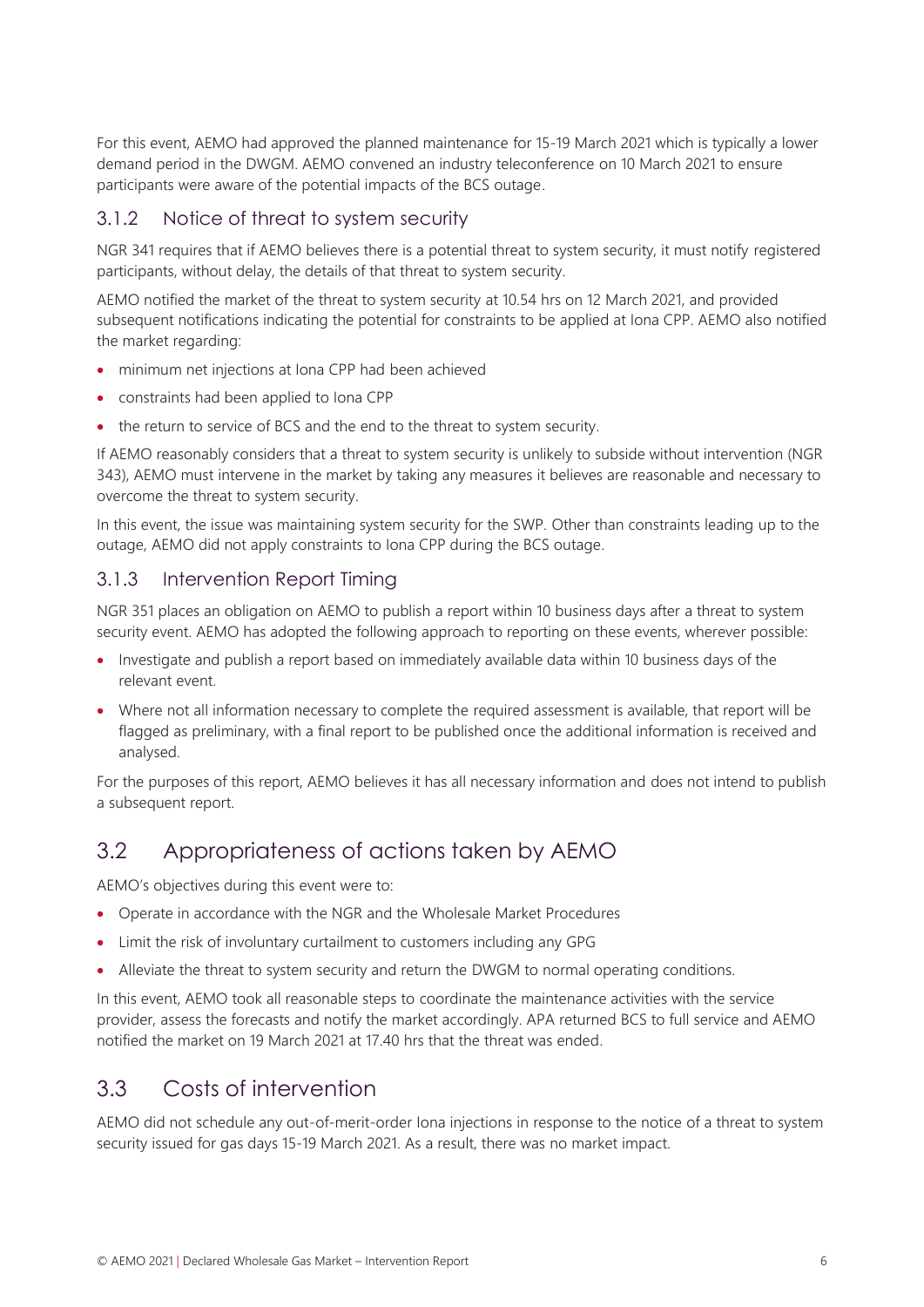# <span id="page-6-0"></span>**4. Conclusion**

AEMO notified the market of a threat to system security in the Victorian DWGM for gas days 15-19 March 2021 due to planned outage of BCS. No constraints were applied, or any out-of-merit-order Iona injections scheduled for the duration of the BCS outage.

Rule 351 of the National Gas Rules (NGR) requires that AEMO investigate and prepare a report following an event which is or may be a threat to system security.

AEMO has assessed the application and adequacy of associated NGR provisions and finds that these provisions were applied correctly.

Please direct any feedback or questions regarding this report to [GasMarket.Monitoring@aemo.com.au.](mailto:GasMarket.Monitoring@aemo.com.au)